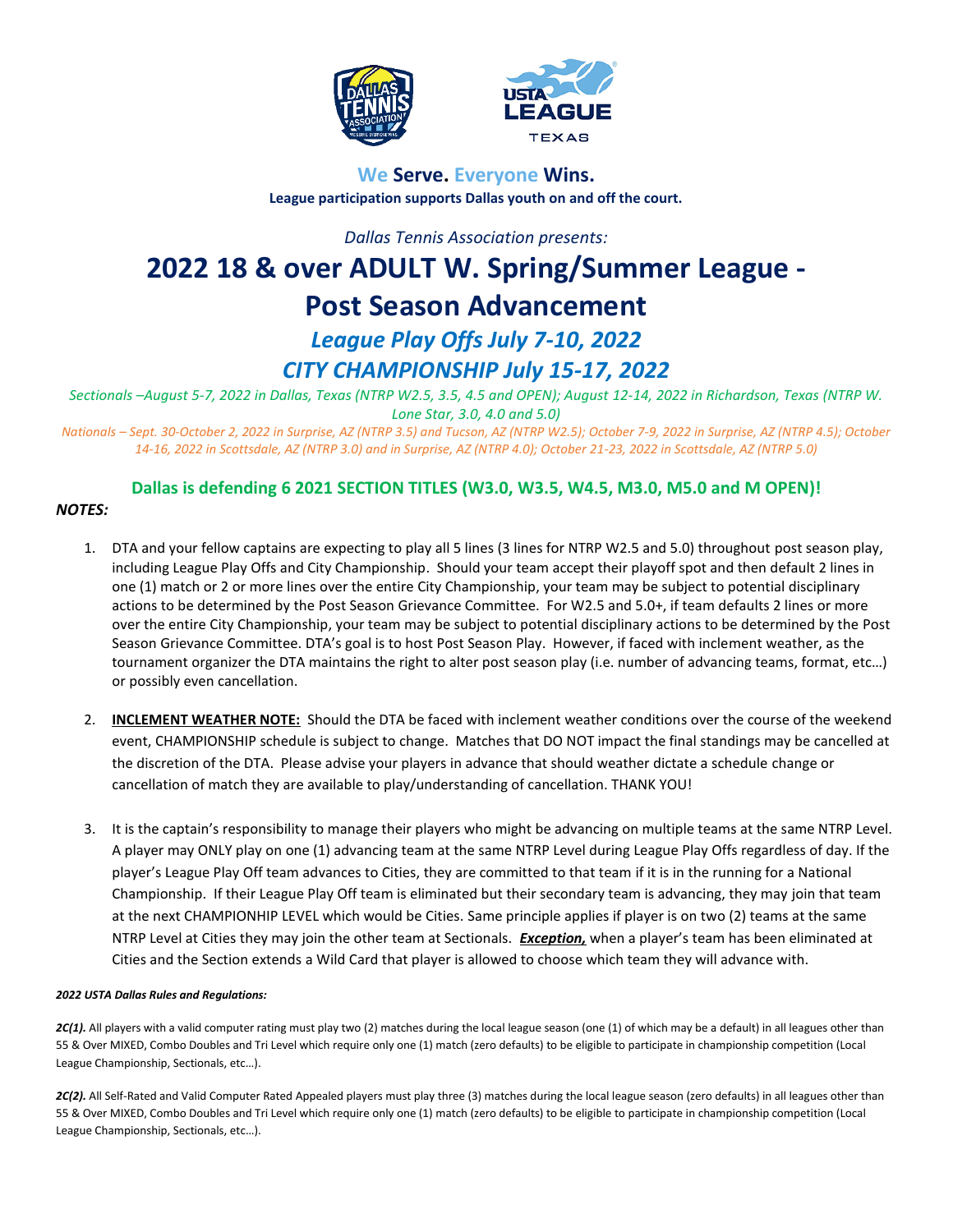*2D.* In the Adult and Mixed Divisions, all players other than Self-Rated and Valid Computer Rated Appealed Players are eligible to advance to National Championship competition if that player has played on the same team in at least three (3) matches at the same NTRP level in the same Age Group through Sectional Championships and is otherwise eligible. A maximum of one (1) default received by the player during local league or championship competition shall count for advancing.

All Self-Rated and Valid Computer Rated Appealed players are eligible to progress to National Championship competition if that player has played on the same team in at least four (4) matches at the same NTRP level in the same AGE Group during its local league season and is otherwise eligible. No defaults received by the player during local league or championship competition shall count for advancing. Retired matches shall count toward advancing for all players involved in both USTA League Divisions.

#### **W2.5 – 14 Teams, Thursday – 9 and Saturday – 5**

T. Single Flight of 9 teams, Round Robin (RR) - 8 matches; S. 1 flight of 5 teams, Double Round Robin (DRR) - 8 matches

#### **NO WILD CARD**

**Teams Advance Directly to Cities, 7/15-17, 2022.**

#### **CITIES:**

Advancement (3 Teams): 1<sup>st</sup> -and 2<sup>nd</sup> Place Teams Thursday and 1<sup>st</sup> Place Team Saturday

**Format:** 3 Team Round Robin (RR)

*Winner Advances to SECTIONALS!*

# **W3.0 – 50 Teams, Thursday – 34 Teams and Saturday – 16 Teams**

T. 2 flight of 9 teams, RR - 8 matches and 2 flights of 8, RR – 7 matches; S. 2 flights of 8, RR - 7 matches

#### **NO WILD CARD**

# *Thursday League PLAY OFFS (P/O):*

Advancement (8 Teams):  $1<sup>st</sup> - 2<sup>nd</sup>$  Place Teams from each flight

**Format:** 2 flights of 4 Teams, Round Robin; Flight Winners advance to CITY CHAMPIONSHIP. *(\*)*

#### *Saturday League PLAY OFFS:*

Advancement (4 Teams):  $1<sup>st</sup> - 2<sup>nd</sup>$  Place Teams from each flight

**Format:** 4 Teams, Round Robin; Winners advance to CITY CHAMPIONSHIP. *(\*)*

#### **CITIES:**

Advancement (4 teams): 2 – Flight Winners from Thursday League P/O; 1-1<sup>st</sup> Place Team from Saturday P/O and (\*) 1-2<sup>nd</sup> Place Team with Best Overall Record from either Thursday or Saturday P/O

**Format:** 4 Teams, Round Robin

#### *Winner Advances to SECTIONALS!*

**W3.5 – 58 Teams, Thursday – 36 Teams and Saturday – 22 Teams** T. 4 flights of 9 teams, RR - 8 matches; S. 2 flights of 11 teams, RR - 10 matches

#### **WILD CARD (WC) – Samuell Grand (F2022-WC)/ /Melson W3.5 (8096709803)**

# *Thursday League PLAY OFFS:*

Advancement (8 Teams): 1<sup>st</sup>-2<sup>nd</sup> Place Teams from each flight.

**Format:** 2 flights of 4 Teams, Round Robin; Flight Winners advance to CITY CHAMPIONSHIP.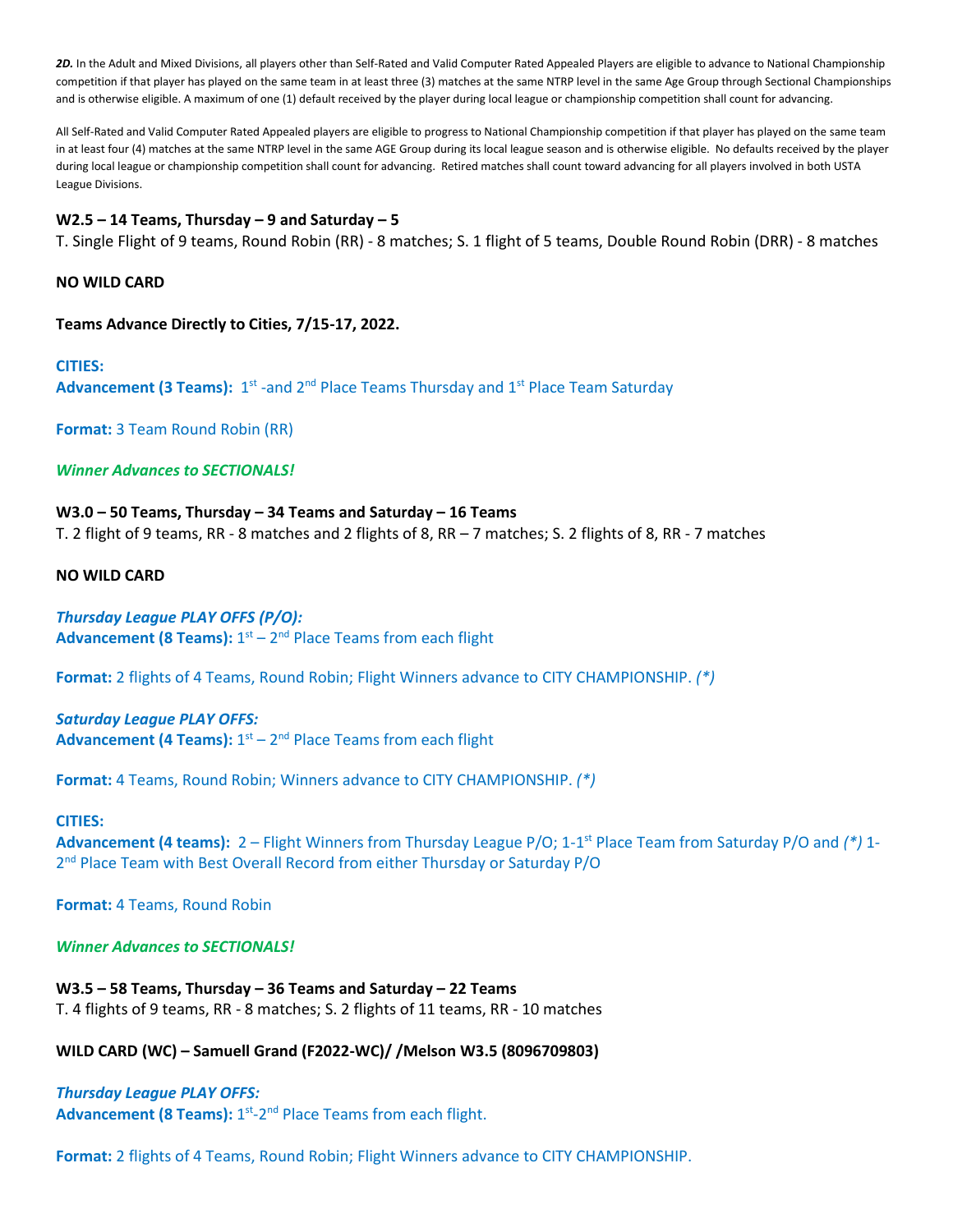# *If WC needed…*

*Thursday League PLAY OFFS:*

Advancement (10 Teams): 1<sup>st</sup>-2<sup>nd</sup> Place Teams from each flight; WC Team and 1-3<sup>rd</sup> Place Team with Best Overall Record

**Format:** 2 flights of 5 Teams, Round Robin; Flight Winners advance to CITY CHAMPIONSHIP.

# *Saturday League PLAY OFFS:*

Advancement (4 Teams):  $1<sup>st</sup> - 2<sup>nd</sup>$  Place Teams from each flight

Format: 4 Teams, Round Robin; 1<sup>st</sup> and 2<sup>nd</sup> Place Teams advance to CITY CHAMPIONSHIP.

## **CITIES:**

**Advancement (4 teams):** 2 – Flight Winners from Thursday League P/O; 1<sup>st</sup> and 2<sup>nd</sup> Place Teams from Saturday P/O

**Format:** 4 Teams, Round Robin

# *Winner Advances to SECTIONALS!*

# **W4.0 – 49 Teams, Thursday – 26 Teams and Saturday – 23 Teams**

T. 2 flights of 9 teams, RR - 8 matches and 1 flight of 8 teams, RR – 7 matches; S. 1 flight of 12 teams, RR – 11 matches and 1 flight of 11 teams, RR – 10 matches

# **WILD CARD (WC) - Northwood (F2022-WC)/Laczkowski-Ratliff (8096709899)**

*Thursday League PLAY OFFS:* **Advancement (6 Teams):** 1<sup>st</sup> – 2<sup>nd</sup> Place from each flight

**Format:** 2 flights of 3 Teams, Round Robin; Flight Winners advance to CITY CHAMPIONSHIP.

*If WC needed… Thursday League PLAY OFFS:* Advancement (8 Teams): 1<sup>st</sup>-2<sup>nd</sup> Place Teams from each flight; WC Team and 1-3<sup>rd</sup> Place Team with Best Overall Record

**Format:** 2 flights of 4 Teams, Round Robin; Flight Winners advance to CITY CHAMPIONSHIP.

# *Saturday League PLAY OFFS:*

Advancement (4 Teams):  $1<sup>st</sup> - 2<sup>nd</sup>$  Place Teams from each flight

**Format:** 4 Teams, Round Robin; 1<sup>st</sup> and 2<sup>nd</sup> Place Teams advance to CITY CHAMPIONSHIP.

#### **CITIES:**

**Advancement (4 teams):** 2 – Flight Winners from Thursday League P/O; 1<sup>st</sup> and 2<sup>nd</sup> Place Teams from Saturday P/O

**Format:** 4 Teams, Round Robin

*Winner Advances to SECTIONALS!*

**W4.5 – 19 Teams, Thursday – 10 Teams and Saturday – 9 Teams** T. Single Flight 10 teams, RR – 9 matches; S. 1 flight of 9 teams, RR – 8 matches

#### **NO WILD CARD**